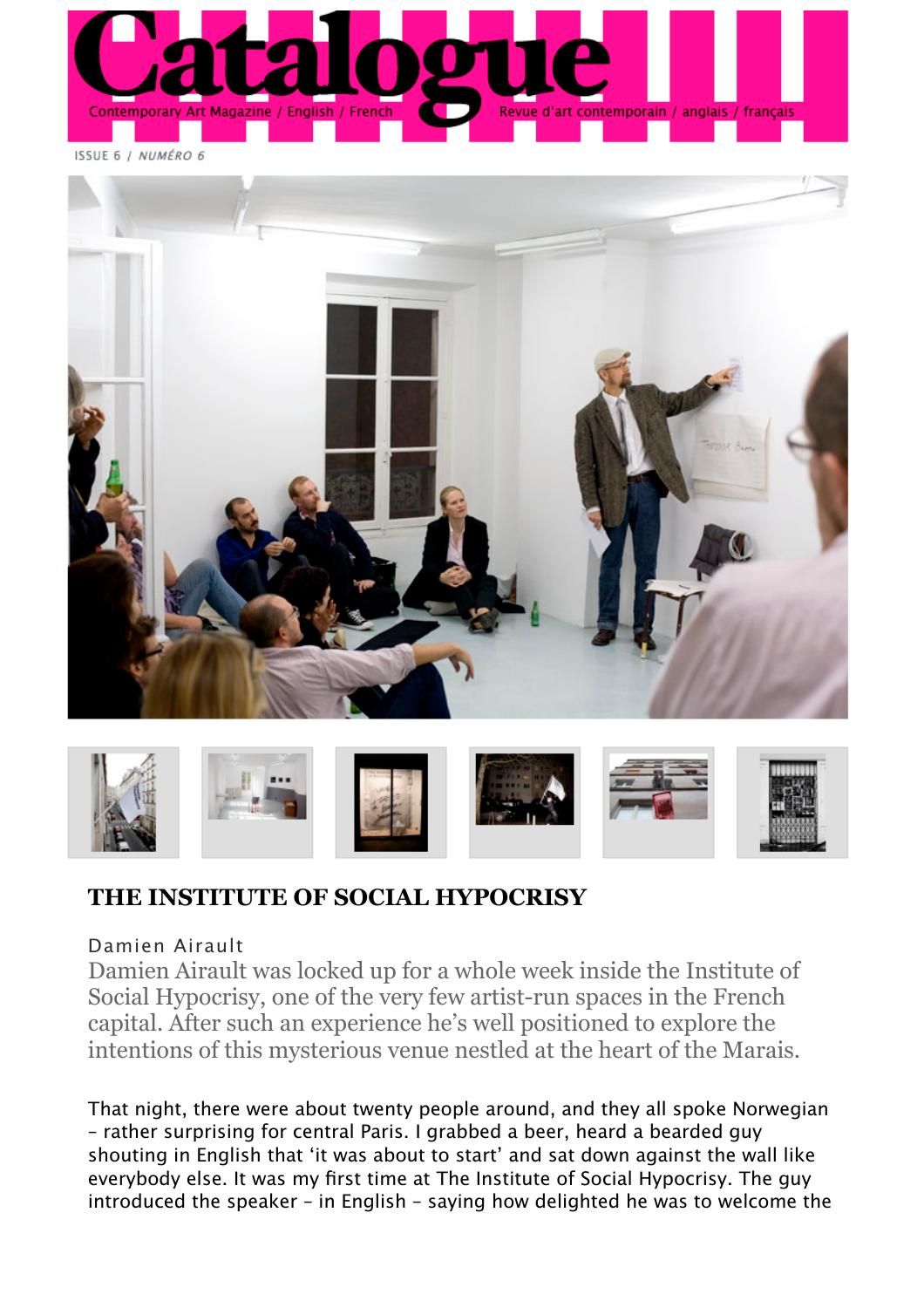anthropologist Theodor Barth who was about to give a lecture on 'I am not: a Jew (I exist) – I'm not talking about a calculated space – nor of the space for calculations – I'm talking about a place where someone I know took me'.

His presentation was a whirlpool of ideas including the status of Jewish people during the war in the former Yugoslavia, Hebrew symbols, Giorgio Agamben, Emmanuel Levinas, Nicolas Bourriaud, linguistic diagrams, aesthetic speculations, methods of cross referencing in sociology, what had to be read upside down, what can be read both ways or from bottom to top. A few members of the public dozed off, but most of them looked quite happy, acquiring food for thought for the following few weeks at least.

An hour and half this went on. The bearded guy tried to stop the lecture, but the speaker harshly answered that his presentation was nowhere near finished. Tension rose as the two men started a polite argument. The ambiance turned weird, we had no idea what was acted, what wasn't, what was real, what was made up. A lecture on identity in a place called 'The Institute of Social Hypocrisy' can be an unsettling event indeed.

## **Ambiguous situations**

A regular at The Institute of Social Hypocrisy (as if, like beauty, hairdressing or contemporary art, deception could be granted its own institute), I soon became used to these kinds of ambiguous situations. The ISH is both a satire of the traditional exhibition space and an artist studio. It's an unstable place where nothing is credible even though the apparatus of the artistic institution is perfectly imitated. There's a white cube-type space, alcohol is served during the private views, there are very official looking business cards, a simple and elegant website, headed paper, and a flag on the façade – in short, all the elements are there to give the impression of a contemporary art space managed by professionals. Here, the word 'hypocrisy' isn't a provocation but a communications trick used to advertise an ambitious discourse and a coherent ensemble. The artist behind all this, Victor Boullet, dreamt up a context to promote and support his own practice, this very context becoming in turn an integral part of his work. At ISH, everything ought to be thought of as a performance.

Hypocrisy is ISH's governing principle. It gives an absolute freedom to those who dare to use it openly. Everything at ISH is shown and thought of through this prism. Hypocrisy, lie, trickery can be very meaningful postulates when one thinks of the modes of interpretation of the work of art. They highlight the gap between gesture and words, words and thoughts, thoughts and gesture. Attempting to understand Victor Boullet's intentions (or the intentions of his guests) leads straight into a dead end: one has to confront the project head on, without trying to pre-empt the various actors' objectives or their moral position.